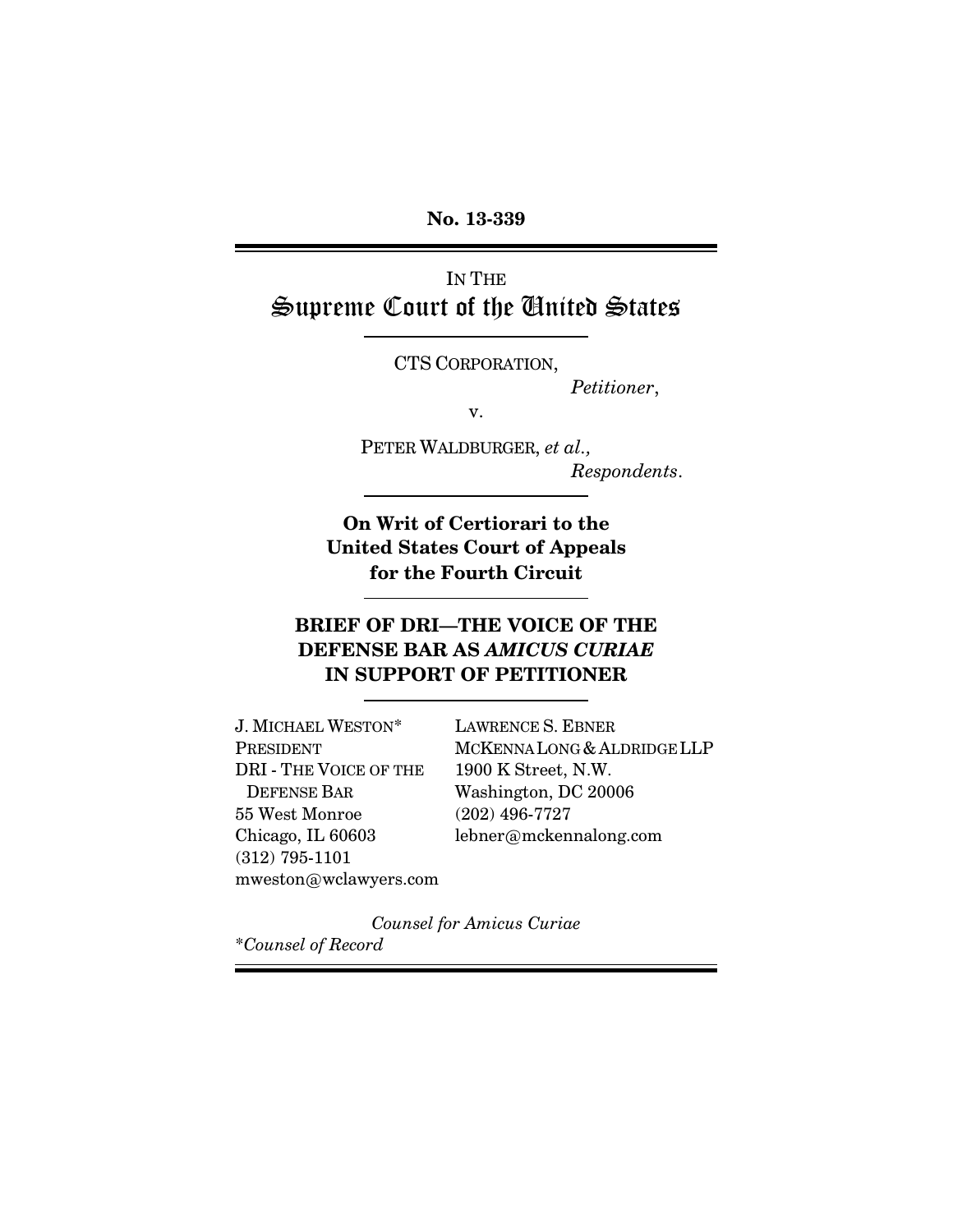# **TABLE OF CONTENTS**

**Page**

| INTEREST OF AMICUS CURIAE 1                                                                                                                                                                                                  |
|------------------------------------------------------------------------------------------------------------------------------------------------------------------------------------------------------------------------------|
| SUMMARY OF ARGUMENT4                                                                                                                                                                                                         |
|                                                                                                                                                                                                                              |
| THIS COURT'S EXPRESS<br>L.<br>PREEMPTION PRINCIPLES<br>REQUIRE THAT § 9658 OF CERCLA<br>BE GIVEN ITS PLAIN MEANING 5<br>II. STATUTES OF REPOSE HELP TO<br><b>ACHIEVE BALANCE AND</b><br><b>FAIRNESS IN THE CIVIL JUSTICE</b> |
|                                                                                                                                                                                                                              |

i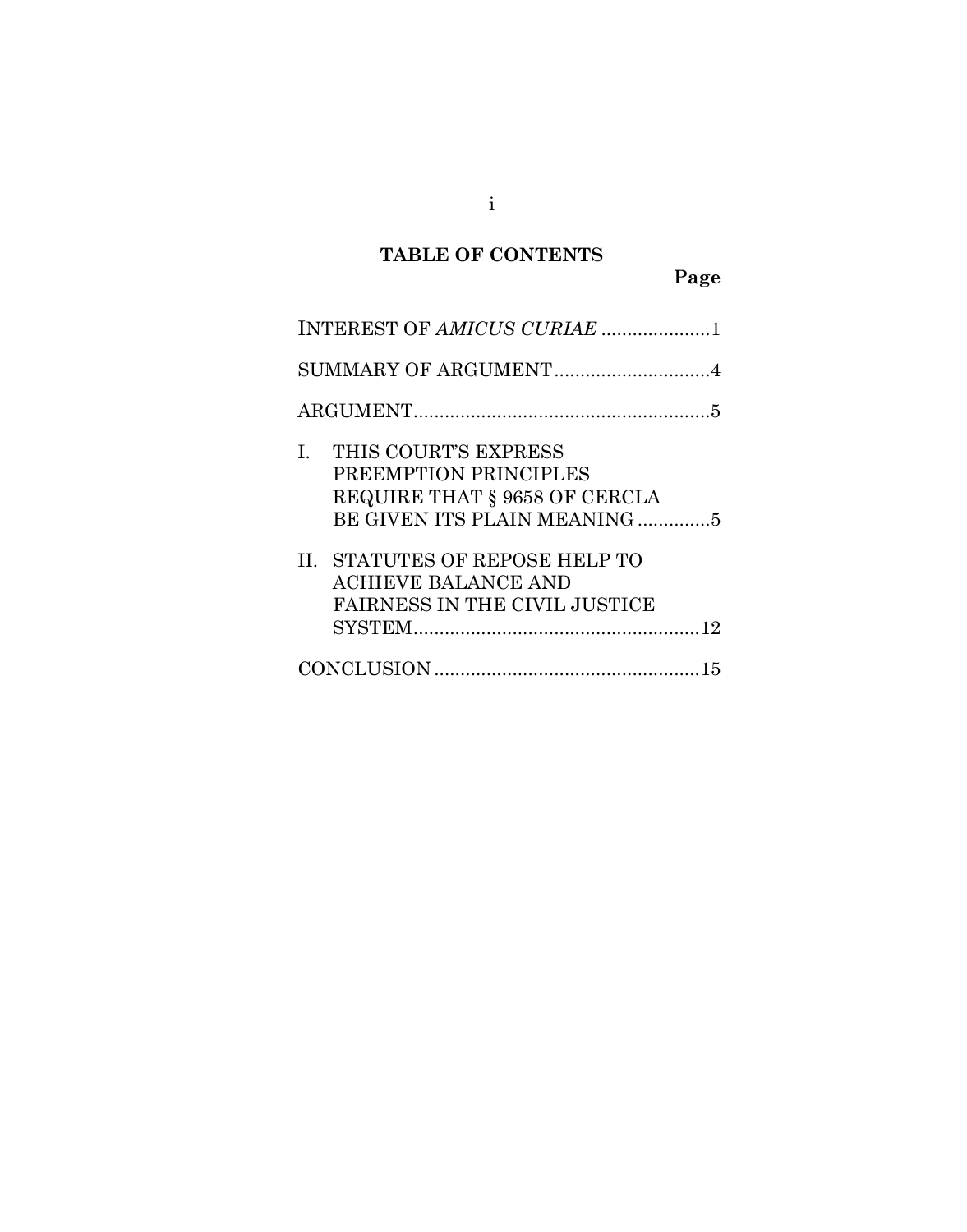# **TABLE OF AUTHORITIES**

**CASES**

# **Page(s)**

| Altria Grp., Inc. v. Good,                                                                           |
|------------------------------------------------------------------------------------------------------|
| <i>Bruesewitz v. Wyeth LLC,</i>                                                                      |
| Burlington N. & Santa Fe R.R. Co.<br>v. Poole Chem. Co.,<br>419 F.3d 355 (5th Cir. 2005) 6, 7, 9, 11 |
| Chamber of Commerce v. Whiting,                                                                      |
| Cipollone v. Liggett Grp., Inc.,                                                                     |
| Crosby v. Nat'l Foreign Trade Council,                                                               |
| CSX Transp., Inc. v. Easterwood,                                                                     |
| Dan's City Used Cars, Inc. v. Pelkey,                                                                |
| Gabelli v. SEC,                                                                                      |
| McDonald v. Sun Oil Co.,                                                                             |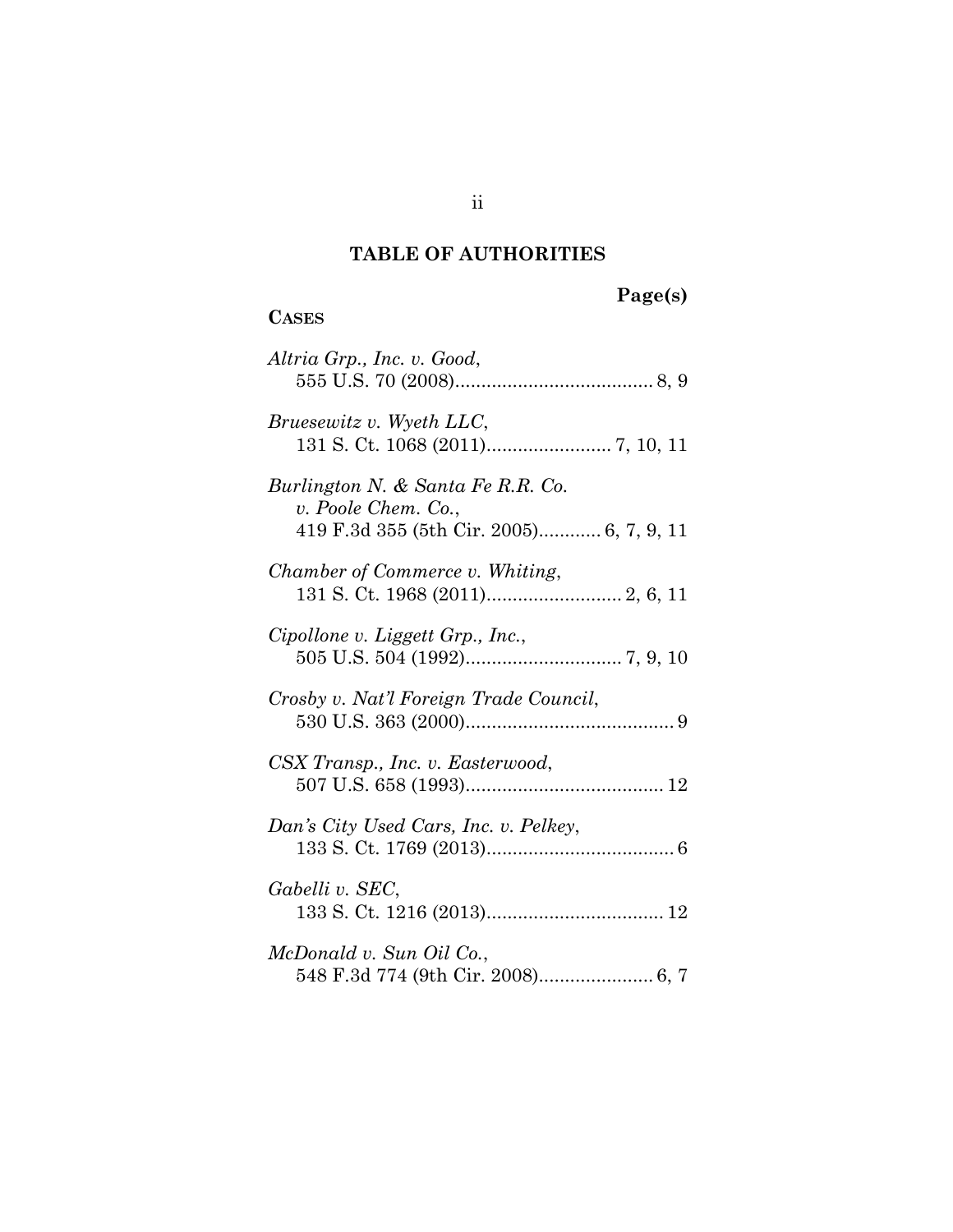| Nat'l Meat Ass'n v. Harris,           |
|---------------------------------------|
| Riegel v. Medtronic, Inc.,            |
| U.S. v. Kubrick,                      |
| Wisconsin Pub. Intervenor v. Mortier, |
| <b>STATUTES</b>                       |
|                                       |
|                                       |
| <b>OTHER AUTHORITIES</b>              |

| Andrew A. Ferrer, <i>Excuses</i> , <i>Excuses</i> : |  |
|-----------------------------------------------------|--|
| The Application of Statutes of Repose               |  |
| to Environmentally-Related Injuries,                |  |
| 33 B.C. ENVTL. AFF. L. REV.                         |  |
|                                                     |  |

| David G. Owen, Special Defenses   |  |
|-----------------------------------|--|
| In Modern Products Liability Law, |  |
|                                   |  |

Robin Kundis Craig, *Federalism Challenges To CERCLA: An Overview*, 41 SW. L. REV. 617 (2012) ................[.....](#page-18-1)...... 15

### iii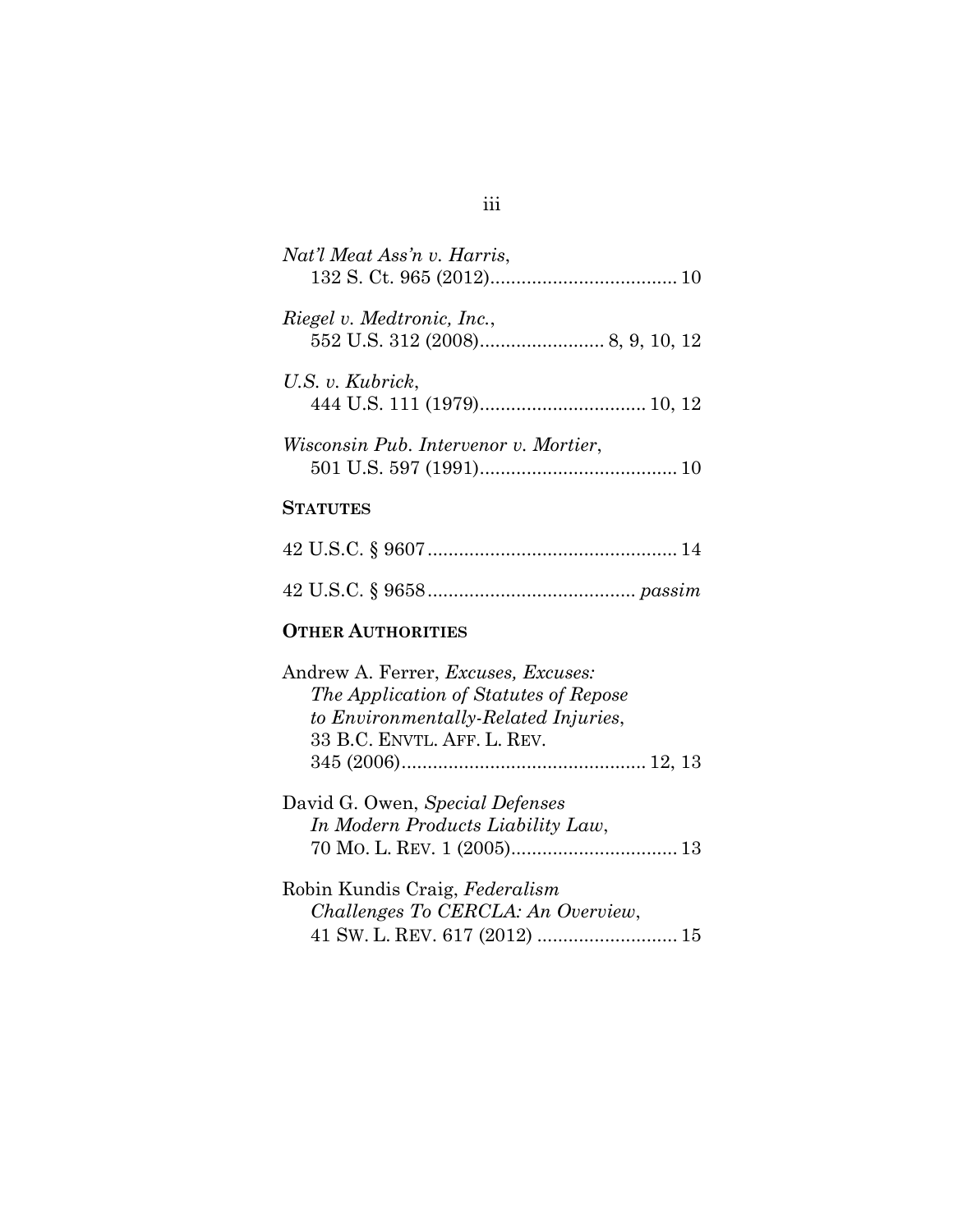No. 13-339 \_\_\_\_\_\_\_\_\_\_\_\_\_\_\_\_\_\_\_\_\_\_\_\_\_\_\_\_\_\_\_\_\_\_

## In The Supreme Court of the United States

 $\overline{\phantom{a}}$  , where  $\overline{\phantom{a}}$  , where  $\overline{\phantom{a}}$  ,  $\overline{\phantom{a}}$  ,  $\overline{\phantom{a}}$  ,  $\overline{\phantom{a}}$  ,  $\overline{\phantom{a}}$  ,  $\overline{\phantom{a}}$  ,  $\overline{\phantom{a}}$  ,  $\overline{\phantom{a}}$  ,  $\overline{\phantom{a}}$  ,  $\overline{\phantom{a}}$  ,  $\overline{\phantom{a}}$  ,  $\overline{\phantom{a}}$  ,  $\overline{\phantom{a}}$  , CTS CORPORATION,

*Petitioner,*

v.

PETER WALDBURGER, ET AL.,

*Respondents*.

**On Writ of Certiorari to the United States Court of Appeals for the Fourth Circuit**

**\_\_\_\_\_\_\_\_\_\_\_\_\_\_\_\_\_\_\_\_\_\_\_\_\_\_\_\_\_\_\_\_\_\_**

 $\overline{\phantom{a}}$  , where  $\overline{\phantom{a}}$ 

BRIEF OF DRI—THE VOICE OF THE DEFENSE BAR AS *AMICUS CURIAE* IN SUPPORT OF PETITIONER

#### <span id="page-4-0"></span>**INTEREST OF** *AMICUS CURIAE*[1](#page-4-1)

\_\_\_\_\_\_\_\_\_\_\_\_\_\_\_\_\_\_\_\_\_\_\_\_\_\_\_\_\_\_\_\_\_\_\_

DRI—The Voice of the Defense Bar is an organization composed of more than 22,000 attorneys involved in the defense of civil

<span id="page-4-1"></span><sup>1</sup> Each party has consented to the filing of this brief. No counsel for a party authored this brief in whole or in part, and no party or counsel for a party other than the *amicus curiae*, its members, or its counsel, has made a monetary contribution intended to fund the preparation or submission of this brief.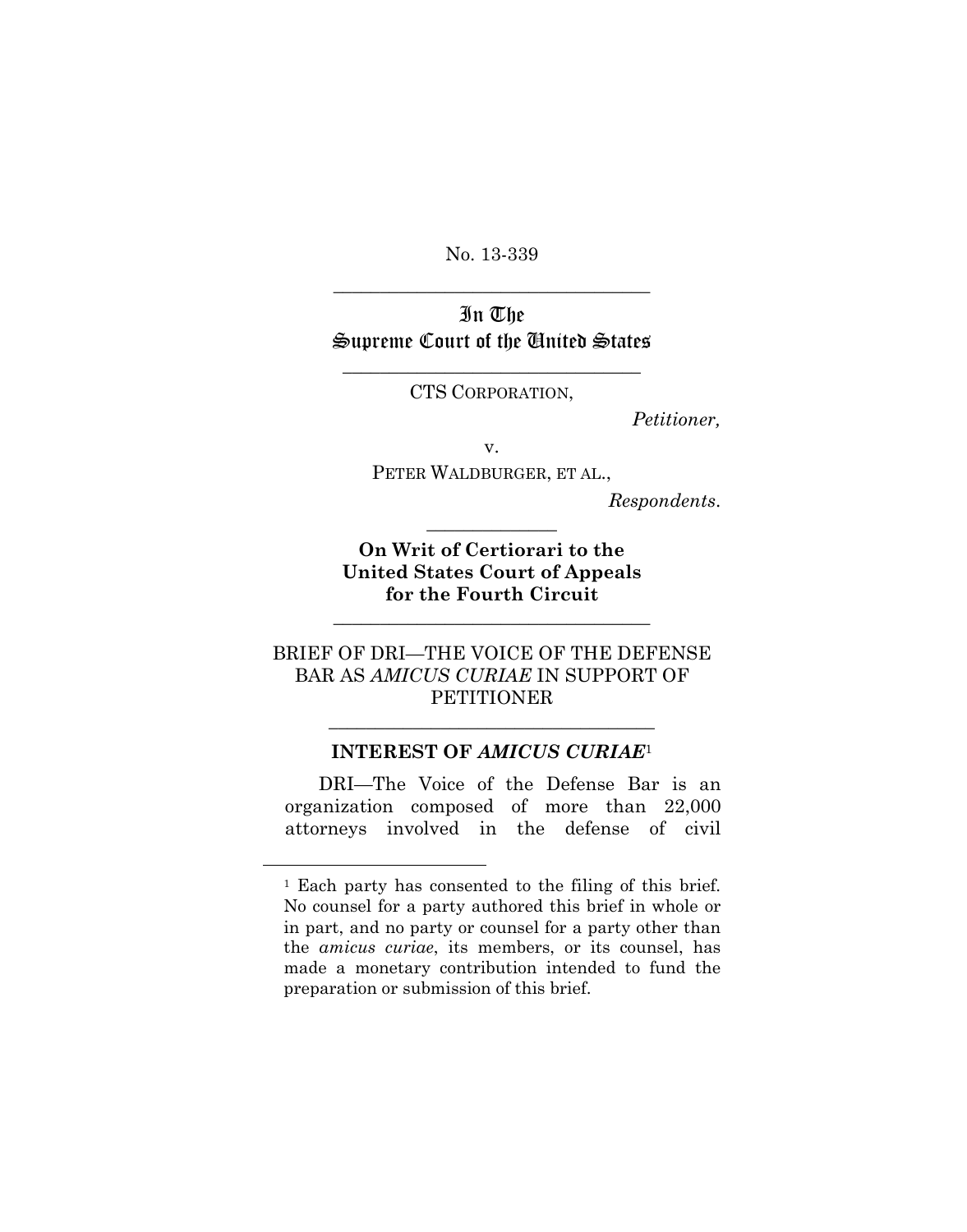litigation. In addition to enhancing the skills, effectiveness, and professionalism of defense counsel, DRI is committed to improving the efficiency and fairness of the civil justice system. To help fulfill that mission, DRI regularly files *amicus curiae* briefs in Supreme Court cases presenting significant issues that affect the conduct of civil litigation.

The question presented here—whether § 309 of the Comprehensive Environmental Response, Compensation, and Liability Act ("CERCLA"), 42 U.S.C. § 9658, applies to state statutes of repose in addition to state statutes of limitations—is such an issue. It is important to DRI and its members for at least three reasons.

*First*, the question before this Court involves an express preemption provision that affects the filing of state-law tort suits. DRI and its members have a strong and enduring interest in proper judicial interpretation and application of express preemption provisions, particularly those that apply to state tort suits brought against companies that manufacture or distribute products. Because the "plain wording" of an express preemption provision is the "best evidence" of Congress' preemptive intent, *Chamber of Commerce v. Whiting*, 131 S. Ct. 1968, 1977 (2011) (internal quotation marks omitted), DRI believes that courts should neither broaden nor narrow preemption provisions by straining to find ambiguity where, as in the case of § 9658, none exists.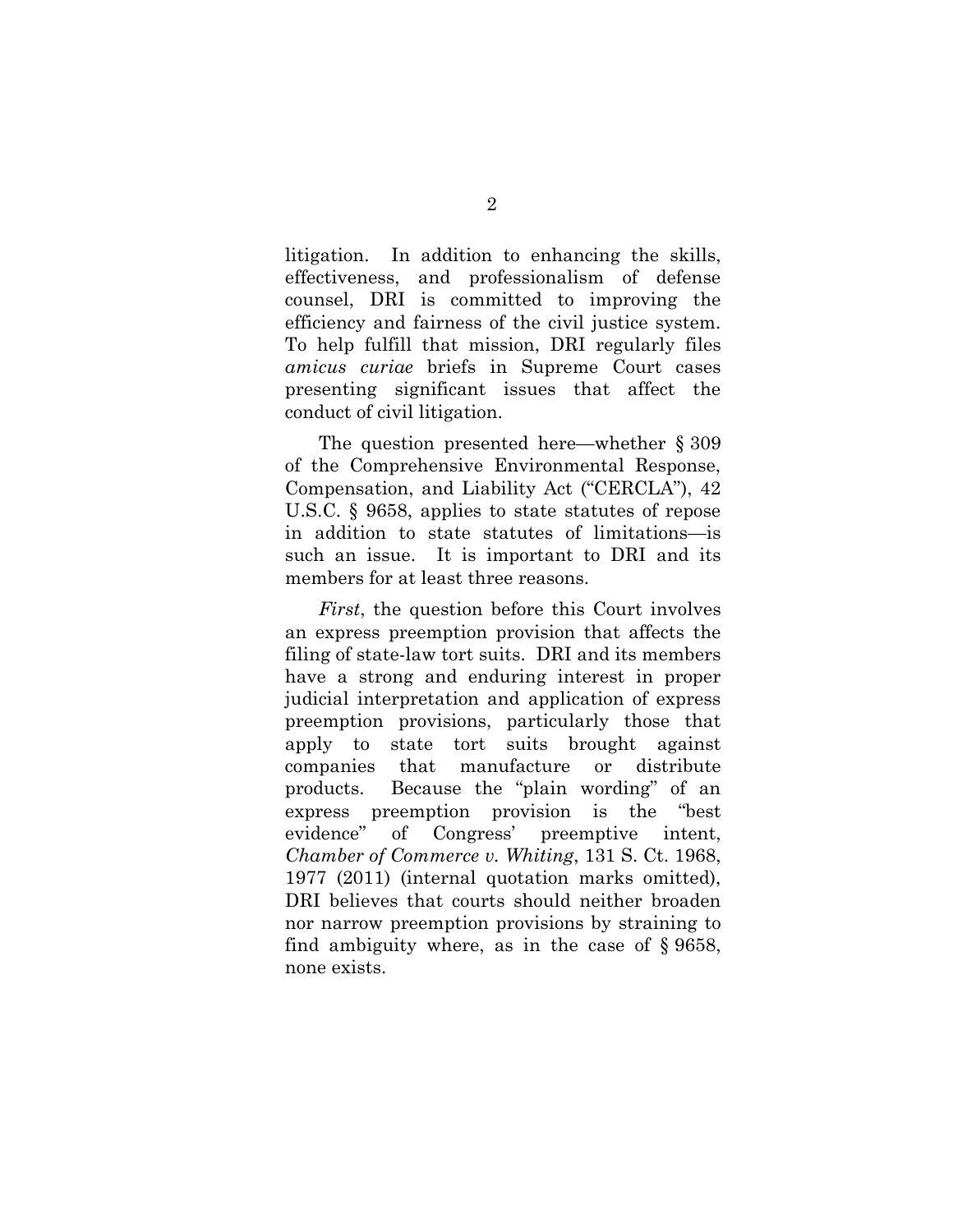*Second*, the question presented involves the viability of state statutes of repose. As a practical matter, the Fourth Circuit's holding eviscerates any statute of repose that applies to private party causes of action for personal injury or property damage arising out of exposure to hazardous substances that are subject to the CERCLA remedial scheme. DRI and its members not only have a long-standing interest in the defense of toxic/environmental tort litigation, but also in the proper judicial interpretation and application of legislatively enacted time constraints, i.e., statutes of limitations *and* statutes of repose, that restrict the filing of such suits.

*Third*, the Fourth Circuit's holding implicates both the separation of powers and federalism, subjects that are of profound and continual concern to DRI and its members. Section 9658 expressly preempts and replaces any state statute of limitations commencement date that is earlier than the "federally required commencement date"—a date that is not triggered unless and until a plaintiff knew or should have known that the hazardous substance at issue "caused or contributed to" personal injury or property damage. 42 U.S.C. § 9658 (emphasis added). This unusually lenient, federally required commencement date supplants the normal discovery-of-injury rule which most states have incorporated into statutes of limitations applicable to causes of action involving CERCLAcovered substances. During the 28 years since Congress added § 9658 to CERCLA, many states have enacted and/or retained statutes of repose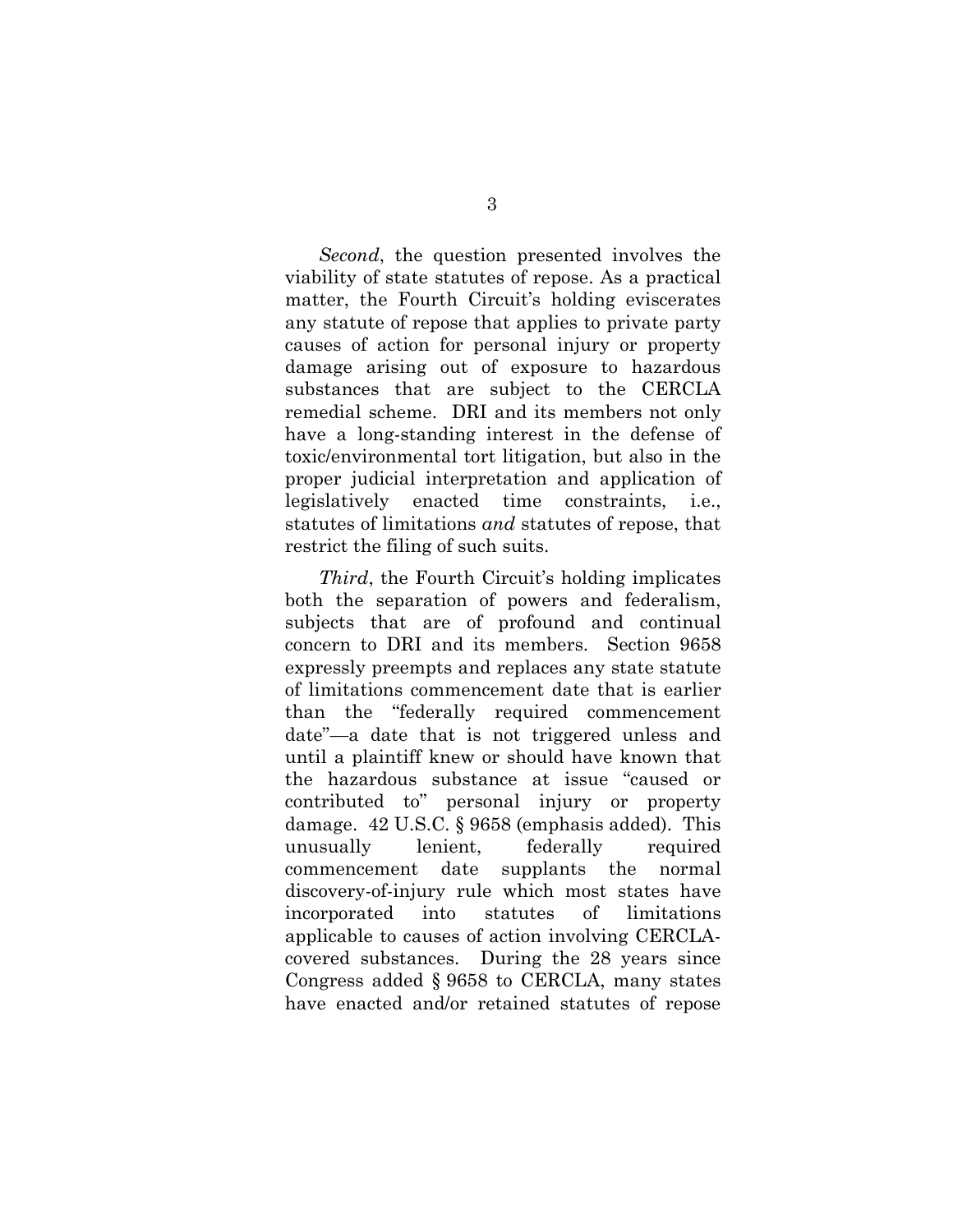that extinguish such causes of action after a specified period of time. Those state statutes of repose preserve a measure of fairness for defendants by eliminating the threat of virtually eternal liability for causes of action that benefit from statutes of limitations subject to § 9658. The Fourth Circuit's opinion destroys this federalstate balance: The court's holding rewrites Congress' unambiguous and carefully considered express preemption provision in a way that usurps both congressional and state legislative prerogatives and drastically skews toxic/environmental tort litigation in favor of plaintiffs.

#### <span id="page-7-0"></span>**SUMMARY OF ARGUMENT**

This case requires the Court to do nothing more than apply the principle that the plain text of an express preemption provision is the best evidence of congressional intent. The unambiguous language of the CERCLA preemption provision at issue here, 42 U.S.C. § 9658, and hence that provision's preemptive scope, is limited to a "State statute of limitations." There is not the slightest hint in the statutory text that the term "statute of limitations" somehow was intended to include a state statute of repose. In fact, the preemption provision's Definitions section refers only to "a statute of limitations" when setting forth the meanings of "applicable limitations period and "commencement date." *Id.* § 9658(b)(2) & (3). Furthermore, even if the Fourth Circuit were correct that the term "statute of limitations" is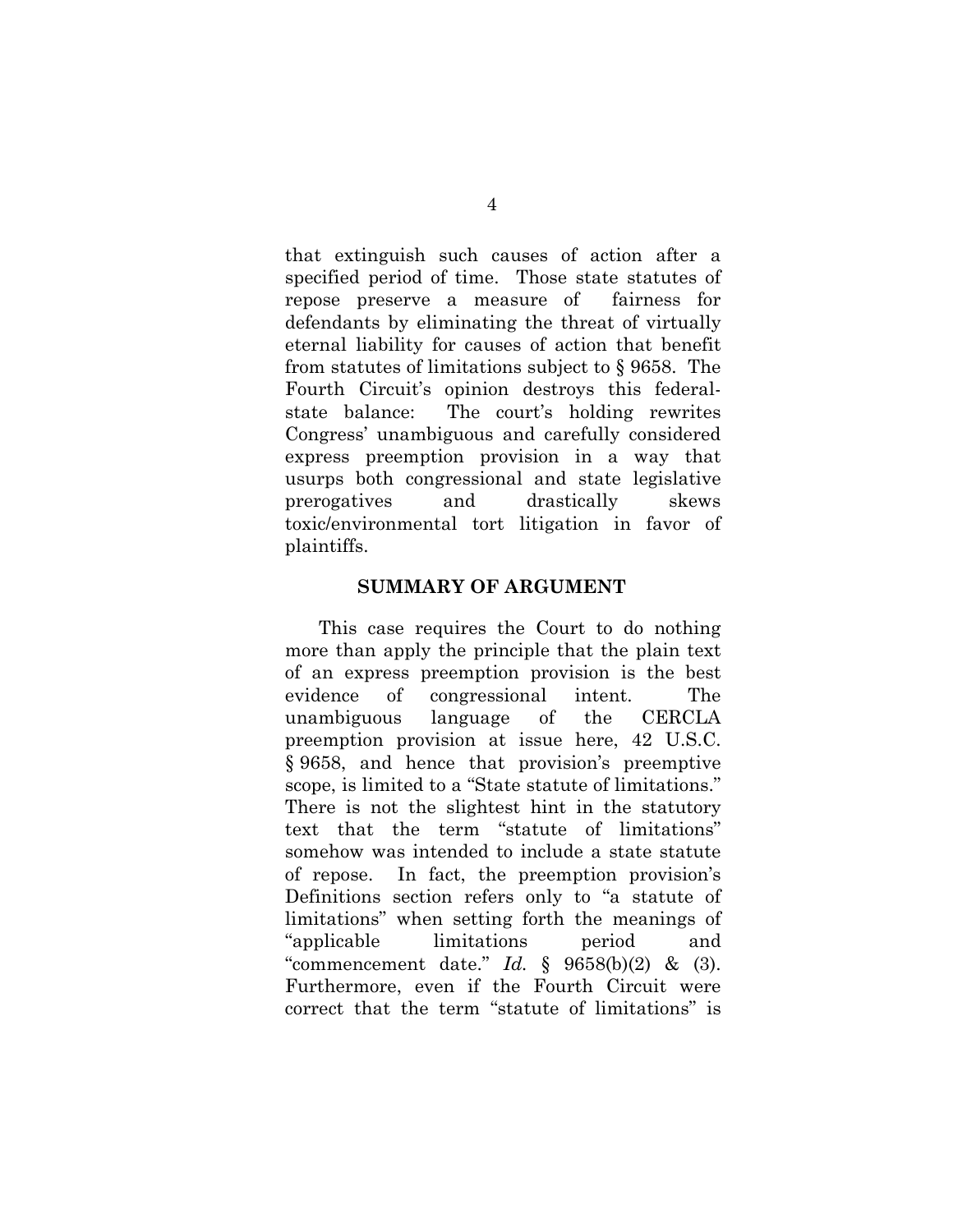ambiguous, the court of appeals violated this Court's express preemption jurisprudence by interpreting that "ambiguity" in a way that favors, rather than disfavors, preemption.

By misinterpreting and expanding the scope of § 9658, the court of appeals has essentially nullified state statutes of repose, which at least to some extent, counter-balance statutes of limitations that are subject to § 9658's extraordinarily forgiving, federally required commencement date. If the circuit court's ruling is upheld, the congressionally intended balance embodied by § 9658 will be destroyed, and plaintiffs will have free rein to file (often at the urging of counsel) toxic/environmental tort suits involving CERCLA-covered substances *decades* after an alleged cause of action arises. Section 9658 preserves state legislative prerogatives to enact and enforce statutes of repose that help to avoid burdening the courts, as well as corporate defendants, with stale claims and the evidentiary nightmares typically associated with them.

The Court should hold that § 9658 means what it says.

#### <span id="page-8-0"></span>**ARGUMENT**

### <span id="page-8-1"></span>**I. THIS COURT'S EXPRESS PREEMPTION PRINCIPLES REQUIRE THAT § 9658 OF CERCLA BE GIVEN ITS PLAIN MEANING**

There can be no doubt that § 9658 is a congressionally enacted, express preemption provision. The Fourth Circuit's opinion explains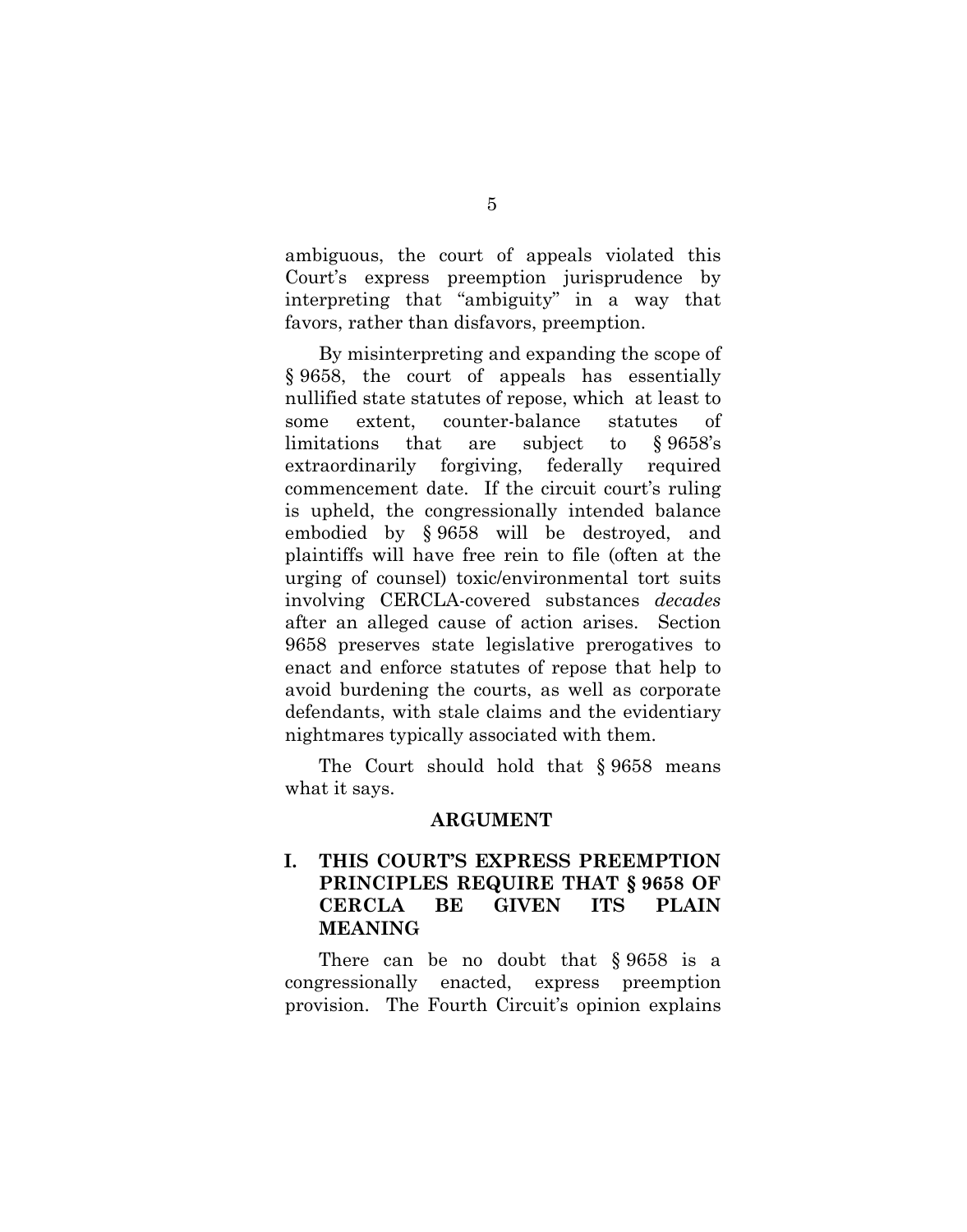<span id="page-9-3"></span>that "if a state statute of limitations provides that the period in which an action may be brought begins to run prior to a plaintiff's knowledge of his injury, § 9658 *preempts* the state law and allows the period to run from the time of the plaintiff's actual or constructive knowledge" of the injury and its alleged cause. Pet. App. 6a-7a (emphasis added); *see also McDonald v. Sun Oil Co.*, 548 F.3d 774, 783 (9th Cir. 2008) (referring to state law rules that Congress "intended to preempt" by enacting § 9658); *Burlington N. & Santa Fe R.R. Co. v. Poole Chem. Co.*, 419 F.3d 355, 358 (5th Cir. 2005) (explaining that the question presented is "whether § 9658 . . . preempts the Texas statute of repose").

<span id="page-9-2"></span><span id="page-9-0"></span>"Where, as in this case, Congress has superseded state legislation by statute," a court's "task is to 'identify the domain expressly preempted.'" *Dan's City Used Cars, Inc. v. Pelkey*, 133 S. Ct. 1769, 1778 (2013) (quoting *Lorillard Tobacco Co. v. Reilly*, 533 U.S. 525, 541 (2001)). And where, as here, "a federal law contains an express preemption clause," a court must "'focus on the plain wording of the clause, which necessarily contains the best evidence of Congress' preemptive intent.'" *Chamber of Commerce v. Whiting*, 131 S. Ct. at 1977 (quoting *CSX Transp., Inc. v. Easterwood,* 507 U.S. 658, 664 (1993)).

<span id="page-9-1"></span>"Here, the reach of the plain language of § 9658 does not extend to statutes of repose . . . . Literally, § 9658 states that it only preempts . . . the applicable state *statute of limitations*." *Burlington Northern*, 419 F.3d at 362. Section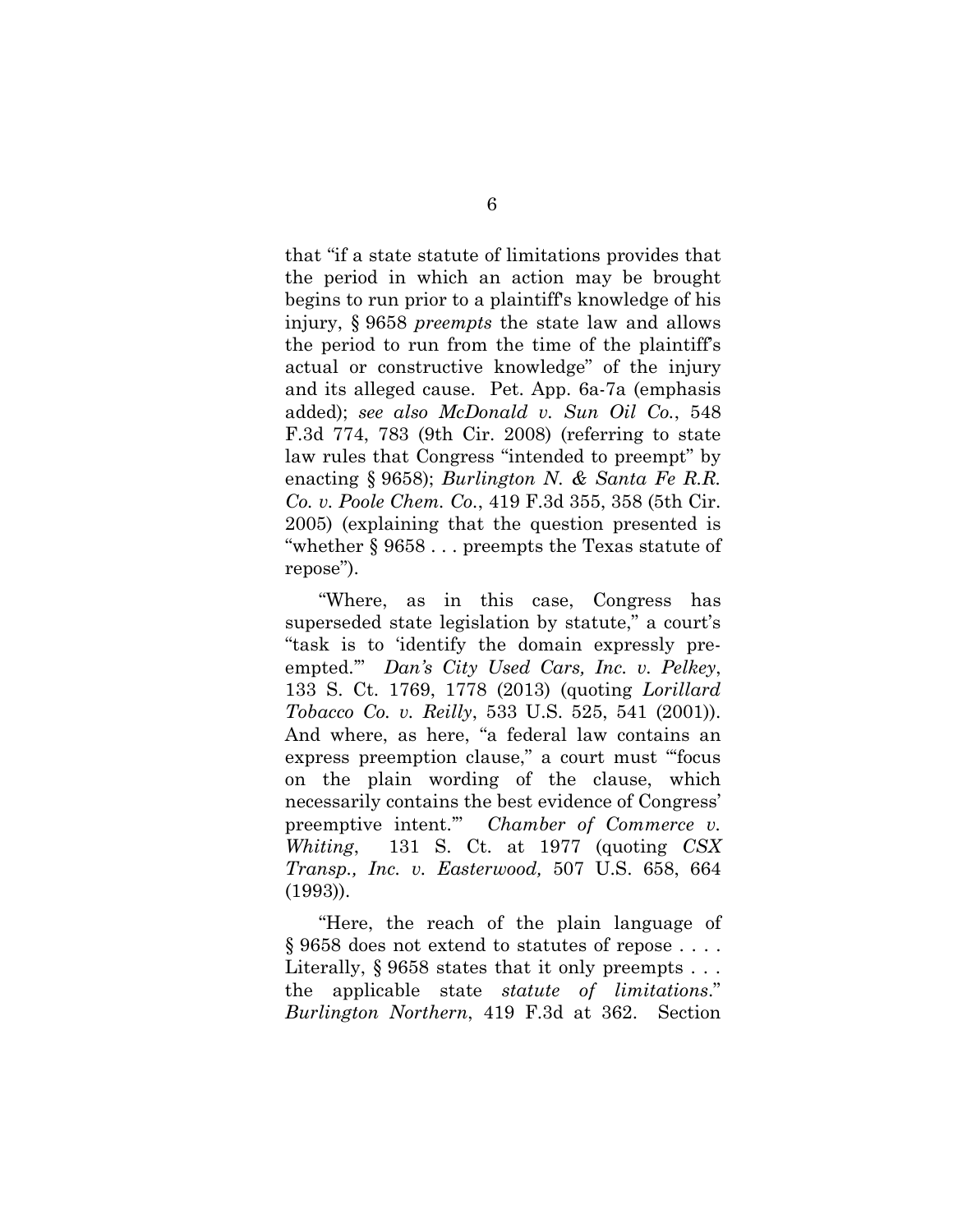<span id="page-10-2"></span>9658 "contains five uses of the term 'statute of limitations,' but no use of 'statute of repose." *McDonald*, 548 F.3d at 780. "Of critical import," § 9658 includes definitions of two key operative terms—"applicable limitations period" and "commencement date"—and each refers only to "a statute of limitations." Pet. App. 21a (Thacker, J., dissenting) (quoting  $42 \text{ U.S.C. }$ §  $9658(b)(2) \&$  (3)). These definitions demonstrate that § 9658 is a precisely tailored preemption provision that expressly applies to statutes of limitations while nowhere mentioning statutes of repose. This is a classic case for application of the statutory construction cannon "*expressio unius est exclusio alterius:* Congress' enactment of a provision defining the pre-emptive reach of a statute implies that matters beyond that reach are not pre-empted." *Cipollone v. Liggett Grp., Inc.*, 505 U.S. 504, 517 (1992); *see also Bruesewitz v. Wyeth LLC*, 131 S. Ct. 1068, 1075 (2011) (same).

<span id="page-10-1"></span><span id="page-10-0"></span>Statutes of repose and statutes of limitations each have "distinct definitions." Pet. App. 24a (Thacker, J., dissenting). And "the differences between statutes of limitations and statutes of repose are substantive, not merely semantic." *Burlington Northern*, 419 F.3d at 362. "A statute of limitations extinguishes the right to prosecute an accrued cause of action after a period of time," whereas "[a] statute of repose limits the time during which a cause of action can arise and usually runs from an act of a defendant." *Id.* at 363. "In other words, a statute of repose establishes a 'right not to be sued,' rather than a 'right to sue.'" *Id*. The *Waldburger* majority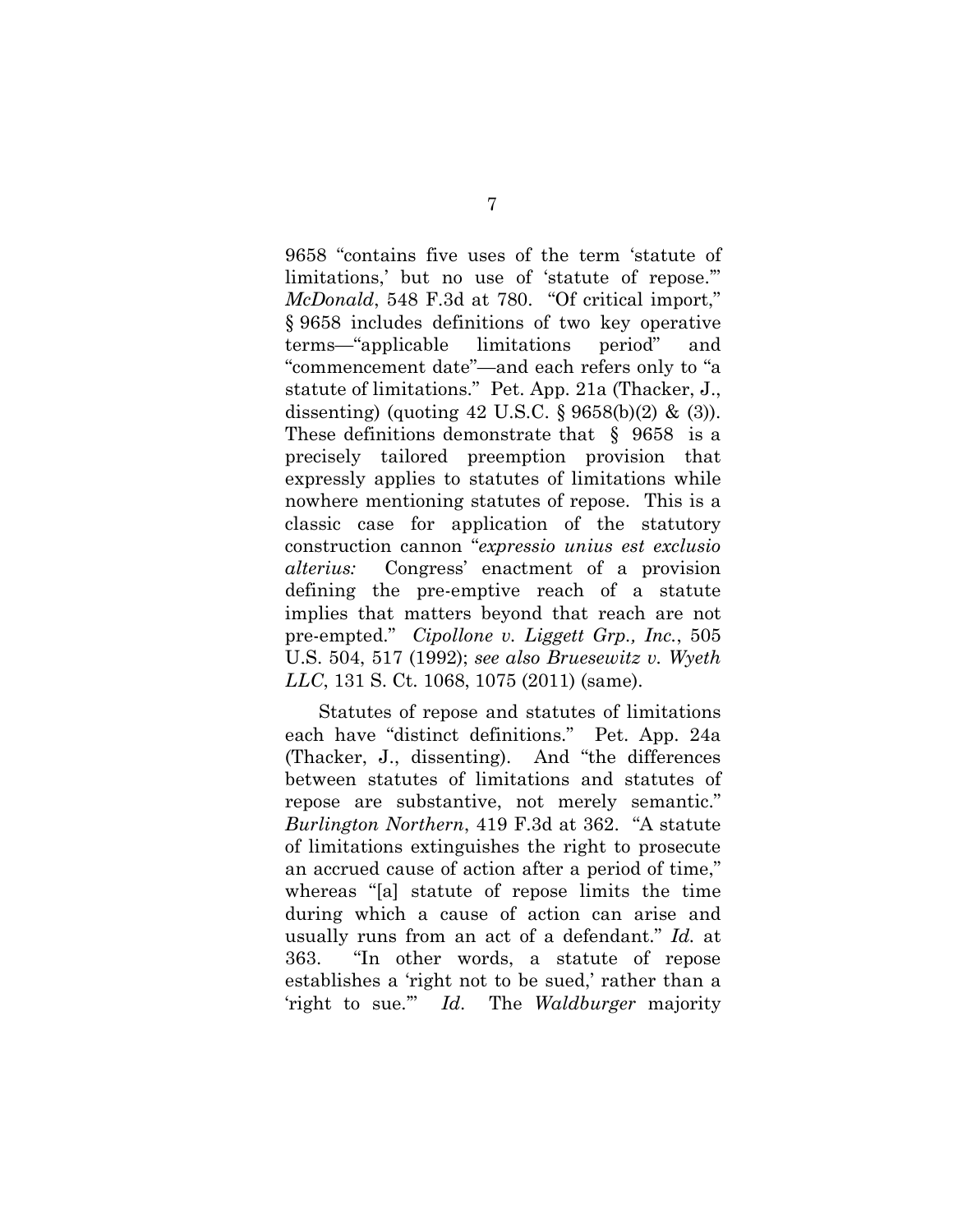acknowledged that "[w]here repose is concerned, 'considerations of the economic best interests of the public as a whole' are at play, and 'substantive grants of immunity based on a legislative balance of the respective rights of potential plaintiffs and defendants [are] struck by determining a time limit beyond which liability no longer exists.'" Pet. App. 10a (quoting *First United Methodist Church of Hyattsville v. U.S. Gypsum Co.*, 882 F.2d 862, 886 (4th Cir. 1989)).

<span id="page-11-0"></span>In light of the CERCLA § 301(e) study group report that preceded enactment of § 9658, "Congress was clearly on notice that statutes of repose [are] separate and distinct from statutes of limitations." *Id.* at 32a (Thacker, J., dissenting). According to the Fourth Circuit panel majority, however, § 9658 is "a statute that is ambiguous" and whose "text is susceptible" to interpretation that broadens its preemptive scope beyond statutes of limitations to encompass statutes of repose. *Id.* at 12a. But even if that "alternate reading" were plausible, *id.*, the majority's conclusion that § 9658 should be afforded the more expansive interpretation conflicts with Supreme Court case law indicating that "when the text of a pre-emption clause is susceptible of more than one plausible reading, courts ordinarily 'accept the reading that *disfavors* pre-emption.'" *Altria Grp., Inc. v. Good*, 555 U.S. 70, 77 (2008) (quoting *Bates v. Dow AgroSciences LLC*, 544 U.S. 431, 449 (2005) (emphasis added)); *see also Riegel v. Medtronic, Inc.*, 552 U.S. 312, 335 (2008) (same). The reading that disfavors preemption here is to interpret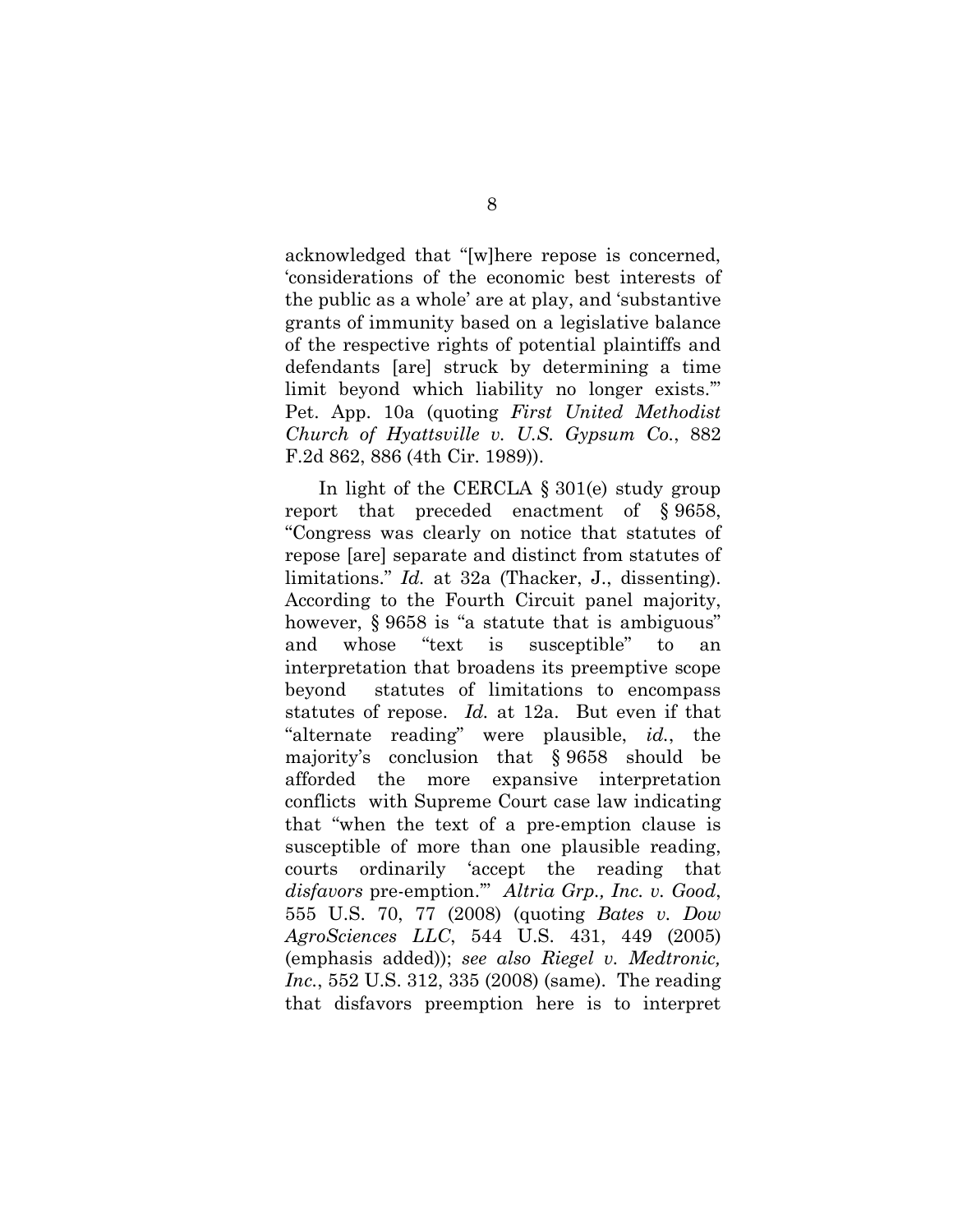§ 9658 to mean what it says—that the federally imposed commencement date applies only to state statutes of limitations.[2](#page-12-5)

<span id="page-12-0"></span>Enactment of § 9658 "reflected the process of legislative compromise." Pet. App. 33a (Thacker, J., dissenting); *see also Burlington Northern*, 419 F.3d at 364. If Congress had wanted § 9658 to

<span id="page-12-5"></span><span id="page-12-4"></span><span id="page-12-3"></span><span id="page-12-2"></span><span id="page-12-1"></span><sup>2</sup> As discussed in Judge Thacker's dissent and the Fifth Circuit's *Burlington Northern* opinion, any "alternate reading" of § 9658 that encompasses statutes of repose is *implausible*. The Court's "job is to interpret Congress's decrees of pre-emption neither narrowly nor broadly, but in accordance with their apparent meaning." *Cipollone*, 505 U.S. at 544 (Scalia, J., dissenting). This case involves an express preemption provision that is unambiguous on its face. As a result, there is no need for the Court to "interpret" or alter that provision's plain meaning by applying a "presumption against preemption," whose nature, weight, applicability, and very existence continue to vex and divide the Court, including in cases involving express preemption provisions. *Compare Altria Group*, 555 U.S. at 99 ("Since *Cipollone*, the Court's reliance on the presumption against pre-emption has waned in the express pre-emption context.") (Thomas, J. dissenting) *with Riegel*, 552 U.S. at 334 ("Federal laws containing a preemption clause do not automatically escape the presumption against preemption.") (Ginsburg, J., dissenting). The Court should "leave for another day," *Crosby v. Nat'l Foreign Trade Council*, 530 U.S. 363, 374 n.8 (2000), further consideration of whether, or in what way, a presumption against preemption applies to interpretation or application of express preemption provisions.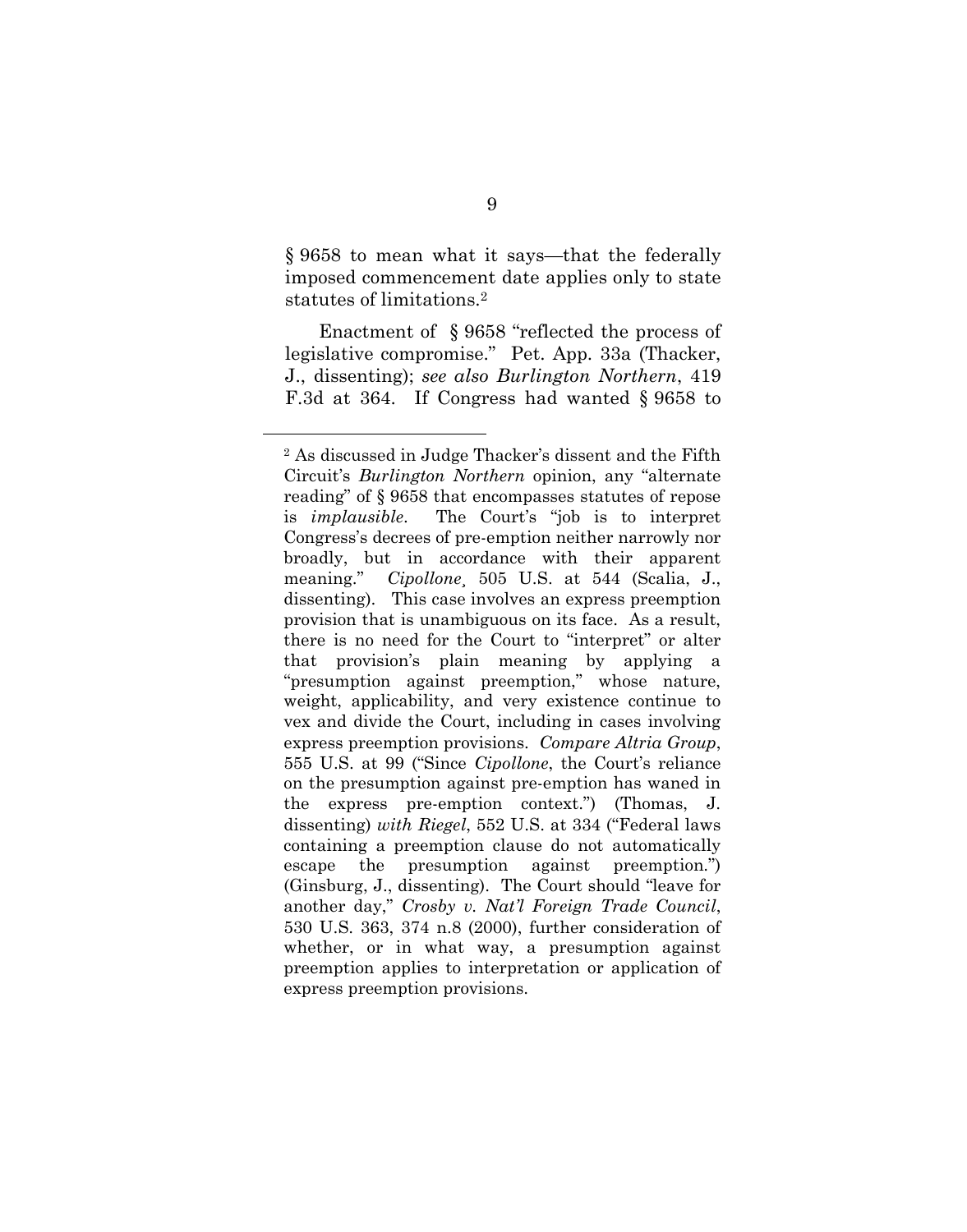<span id="page-13-0"></span>apply to statutes of repose as well as statutes of limitations, it could have explicitly referred to both in that preemption provision's text. Congress knows how to draft an all-encompassing preemption provision when it wishes to do so. *See, e.g.*, *Nat'l Meat Ass'n v. Harris*, 132 S. Ct. 965, 970 (2012) (Federal Meat Inspection Act's preemption provision "sweeps widely"); *Cipollone*, 505 U.S. at 521 (Public Health Cigarette Smoking Act's preemption provision "sweeps broadly"). Congress also is deft at drafting preemption provisions more narrowly and with precision. *See, e.g.*, *Bruesewitz,* 131 S. Ct. at 1072 (analyzing the precise language of the National Childhood Vaccine Injury Act's preemption provision). There is nothing in the text of § 9658 to indicate that the term "statute of limitations" should be given anything other than its "normal meaning." *Riegel*, 128 S.Ct. at 1008.

<span id="page-13-2"></span><span id="page-13-1"></span>Alternatively, if Congress had wanted § 9658 to apply to statutes of repose as well as statutes of limitations, it could have used what historically has been considered to be the broader of the two terms, i.e., statutes of repose. *See* Pet. App. 24a (Thacker, J., dissenting) (explaining that historically, a statute of limitations was considered to be a type of statute of repose); *see also U.S. v. Kubrick*, 444 U.S. 111, 117 (1979) ("Statutes of limitations . . . are statutes of repose . . . ."); *cf. Wisconsin Pub. Intervenor v. Mortier*, 501 U.S. 597 (1991) (holding that since the term "State" encompasses political subdivisions, an express preemption provision that only mentioned States also applied to political subdivisions).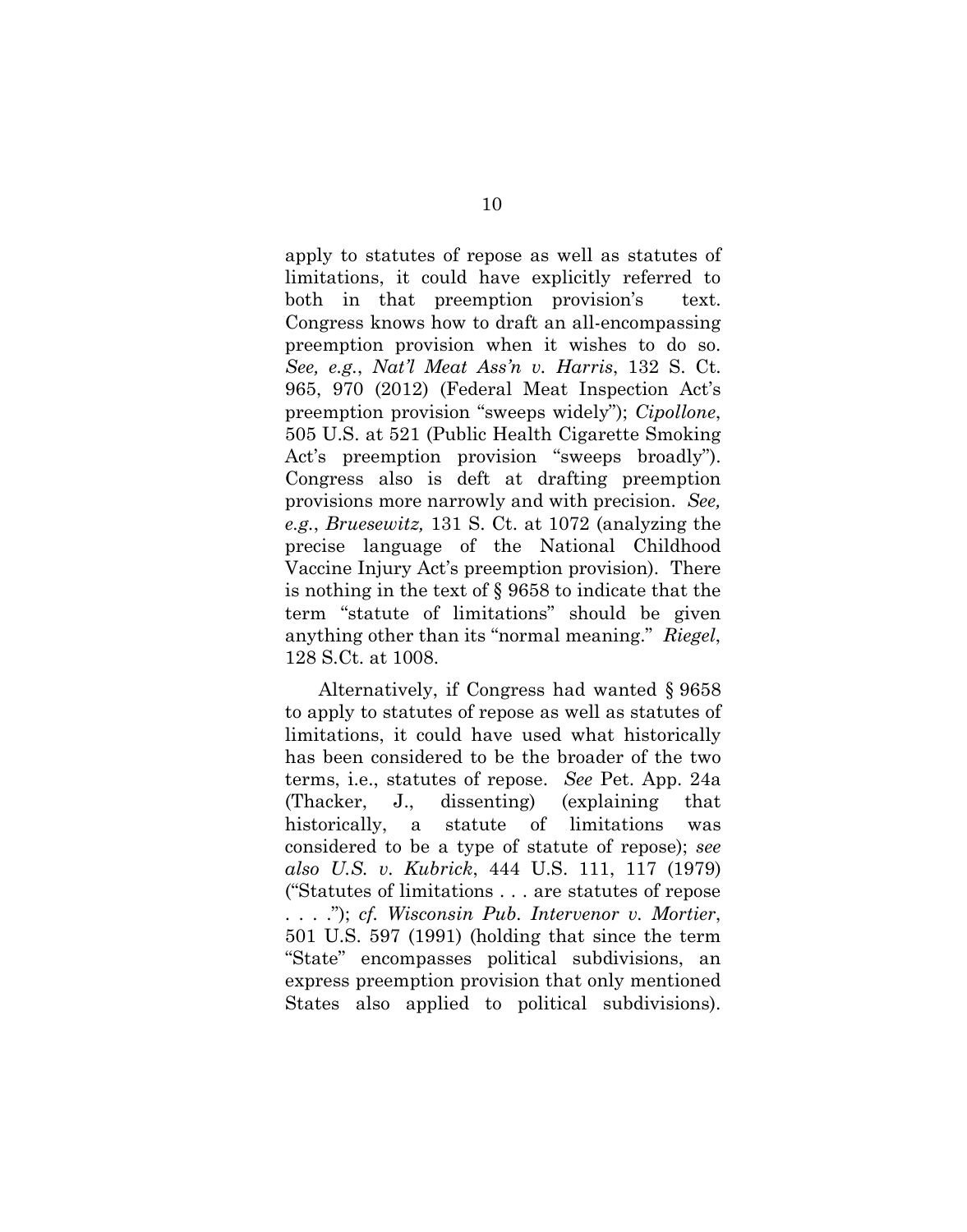Insofar as the historical evolution of terminology matters to interpretation of a plainly worded preemption provision like § 9658, the Fourth Circuit majority's suggestion that use of the narrower term (statute of limitations) encompasses the broader term (statute of repose), *see* Pet. App. 13a, makes no sense. "Common sense"—not the lack thereof—is "a "fundamental principle of statutory construction," and compels the conclusion that § 9658 does not extend to statutes of repose. *Burlington Northern*, 419 F.3d at 364.

<span id="page-14-2"></span><span id="page-14-1"></span><span id="page-14-0"></span>"Congress's 'authoritative statement is the statutory text, not the legislative history.'" *Chamber of Commerce v. Whiting*, 131 S. Ct. at 1980 (quoting *Exxon Mobil Corp. v. Allapattah Servs, Inc.*, 545 U.S. 546, 568 (2005)). Nevertheless, based on the mistaken premise that the text of § 9658 is ambiguous, the majority relied upon legislative history "to interpret the statute." Pet. App. 14a. But neither CERCLA's general remedial purpose, nor even the § 309 study group's apparent concern about the effect of statutes of repose, is enough to read statutes of repose into § 9658's preemptive scope. Indeed, the fact that the study group—which was composed of attorneys who were not members of Congress specifically recommended that statutes of repose be repealed is compelling evidence that "[b]y the plain language of § 9658, Congress disagreed" and confined that provision to statutes of limitations. Pet. App. 32a (Thacker, J., dissenting); *cf. Bruesewitz*, 131 S. Ct. at 1071 (Congress' omission was "by deliberate choice, not inadvertence")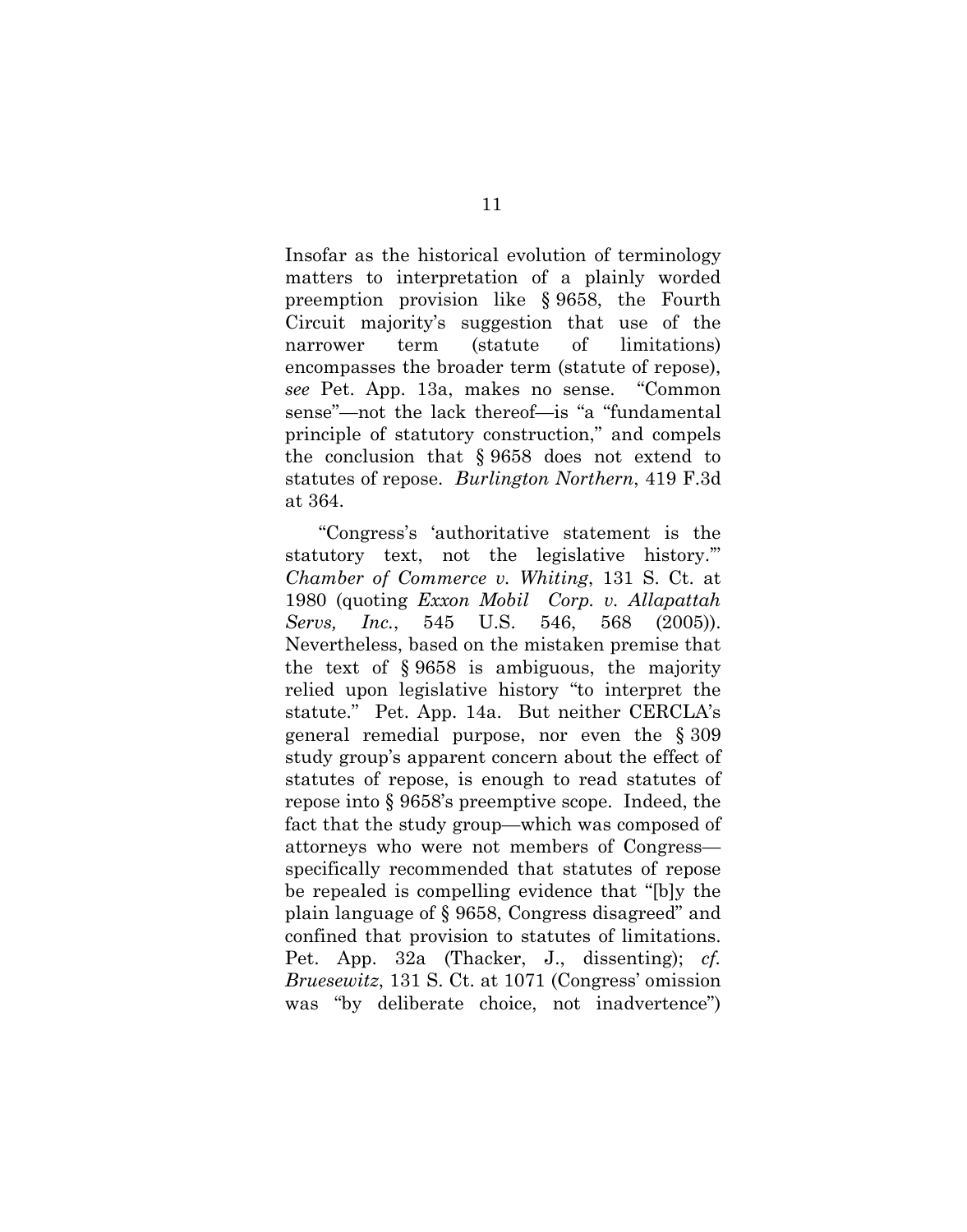<span id="page-15-3"></span>(internal quotation marks omitted). It is not a court's "job to speculate upon congressional motives" underlying that decision, *Riegel*, 552 U.S. at 326, but instead, to "focus on the plain wording of the clause" that was enacted, *CSX Transp.*, 507 U.S. at 664.

### <span id="page-15-1"></span><span id="page-15-0"></span>**II. STATUTES OF REPOSE HELP TO ACHIEVE BALANCE AND FAIRNESS IN THE CIVIL JUSTICE SYSTEM**

<span id="page-15-2"></span>This Court repeatedly has recognized "'the basic policies of all limitations provisions: repose, elimination of stale claims, and certainty about a plaintiff's opportunity for recovery and a defendant's potential liabilities.'" *Gabelli v. SEC*, 133 S. Ct. 1216, 1221 (2013) (quoting *Rotella v. Wood*, 528 U.S. 549, 555 (2000)). "[A]lthough affording plaintiffs what the legislature deems a reasonable time to present their claims, they protect defendants and the courts from having to deal with cases in which the search for truth may be seriously impaired by the loss of evidence, whether by death or disappearance of witnesses, fading memories, disappearance of documents, or otherwise." *U.S. v. Kubrick*, 444 U.S. at 117.

<span id="page-15-5"></span><span id="page-15-4"></span>Statutes of repose are "premised upon a theme of fairness to defendants." Andrew A. Ferrer, *Excuses, Excuses: The Application of Statutes of Repose to Environmentally-Related Injuries*, 33 B.C. ENVTL. AFF. L. REV. 345, 354 (2006). In the toxic/environmental tort context, state "legislatures may reasonably conclude that claims should no longer be viable after a certain number of years following substantial completion of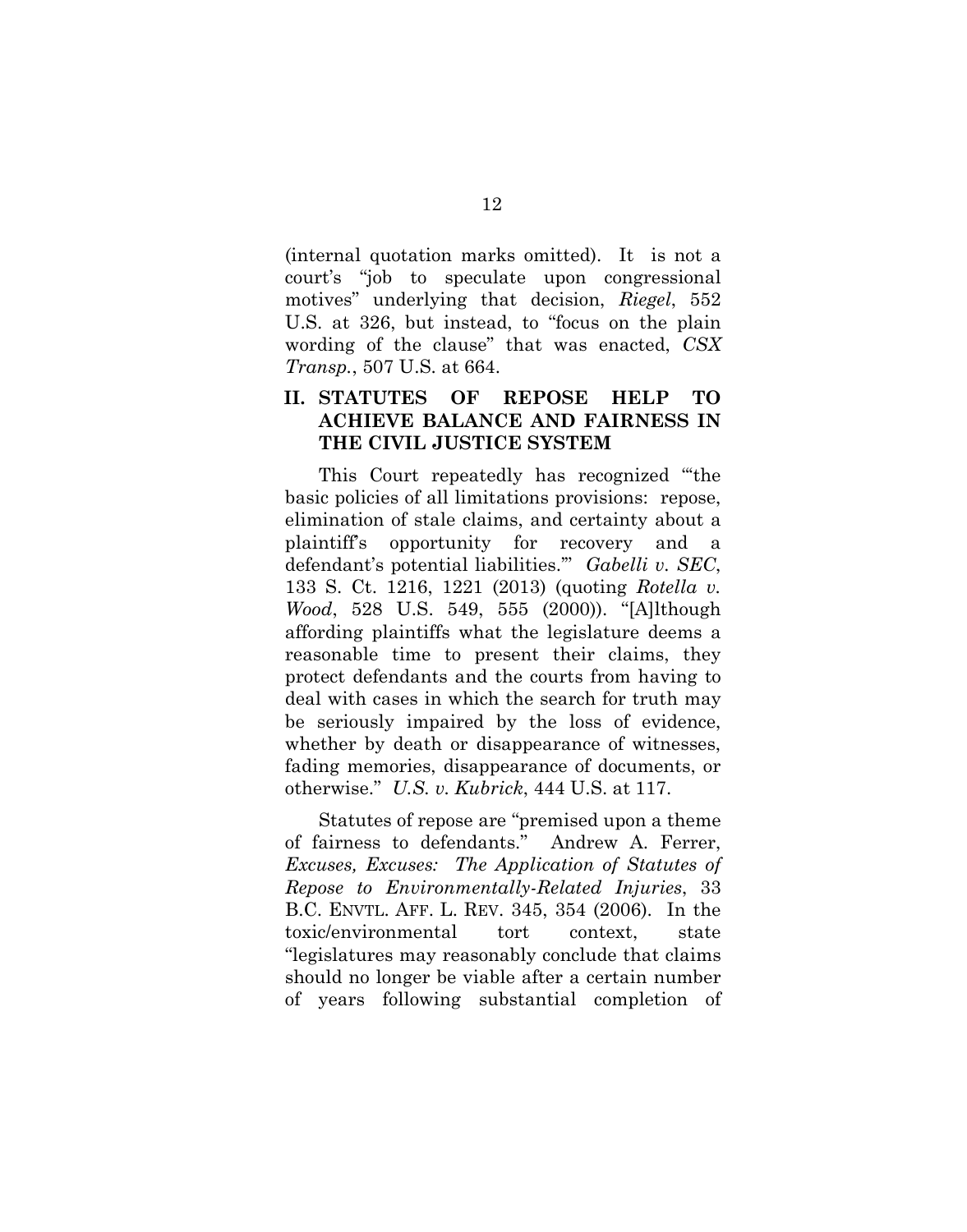improvements to real property." *Id.* at 350. Such statutes of repose help to mitigate the serious, and sometimes insurmountable, evidentiary difficulties that would confront corporate defendants (or their successors) if sued decades after an alleged toxic/environmental tort arises. *Id.* at 354. In addition, such statutes of repose help to control liability insurance premiums. *Id.* at 355.

The need for statutes of repose as a mechanism for maintaining some semblance of a level playing field in toxic/environmental tort litigation is particularly compelling where there is a corresponding statute of limitations that is subject to § 9658's protracted, federally required commencement date. Even without the intrusion of § 9658, the "discovery rule" normally incorporated into state statutes of limitations (i.e., the rule that the limitations period does not begin to run until the plaintiff knew or should have known about the injury) "promotes unfairness for manufacturers and inconvenience for the courts." David G. Owen, *Special Defenses In Modern Products Liability Law*, 70 MO. L. REV. 1, 42 (2005). The federally required commencement date that § 9658 interjects into state statutes of limitations in lieu of the normal discovery rule goes much further and "clearly put[s] a thumb on the scales in favor of assisting plaintiffs." Pet. App. 36a (Thacker, J., dissenting).[3](#page-16-2)

<span id="page-16-2"></span><span id="page-16-1"></span><span id="page-16-0"></span><sup>3</sup> The court of appeals mistakenly viewed CERCLA's remedial purpose as a license to rewrite the plain *{footnote continued}*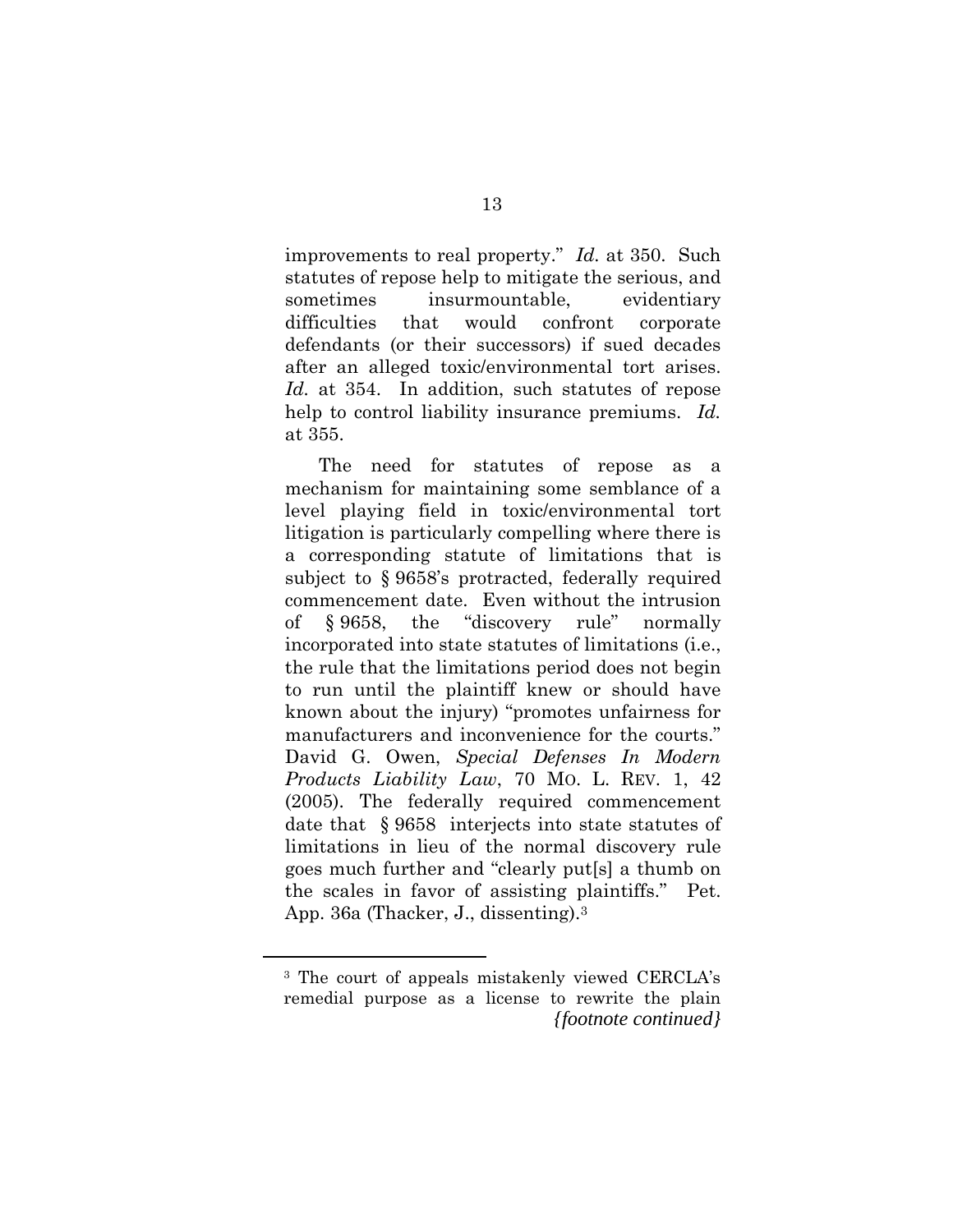Construing § 9658 to apply to state statutes of repose in addition to state statutes of limitations would drastically tilt the playing field in favor of plaintiffs: Like the applicable statute of limitations, the statute of repose would not begin to run until the plaintiff knew or reasonably should have known about the alleged cause of the personal injury or property damage. And since statutes of repose almost always have a considerably longer duration than corresponding statutes of limitations (primarily to enable plaintiffs to take advantage of the discovery rule), the statute of limitations would expire first, thereby rendering the statute of repose meaningless and destroying its countervailing function. In other words, claims that otherwise would be extinguished by the statute of repose instead would remain alive or be revived.

The Fourth Circuit panel majority correctly predicted that its holding would "raise the ire" of defendant corporations (and their legal counsel). Pet. App. 35a. The court's holding destroys the

*<sup>{</sup>continued from previous page}*

language of § 9658 to encompass statutes of repose, and thereby create an additional advantage for tort plaintiffs. Individuals who suffer property damage due to CERCLA-covered substances do not need that type of assistance. As an alternative to a state-law nuisance suit, they can remove or remediate contamination and then file a private cost-recovery action under CERCLA § 107, 42 U.S.C. § 9607, without regard to fault.